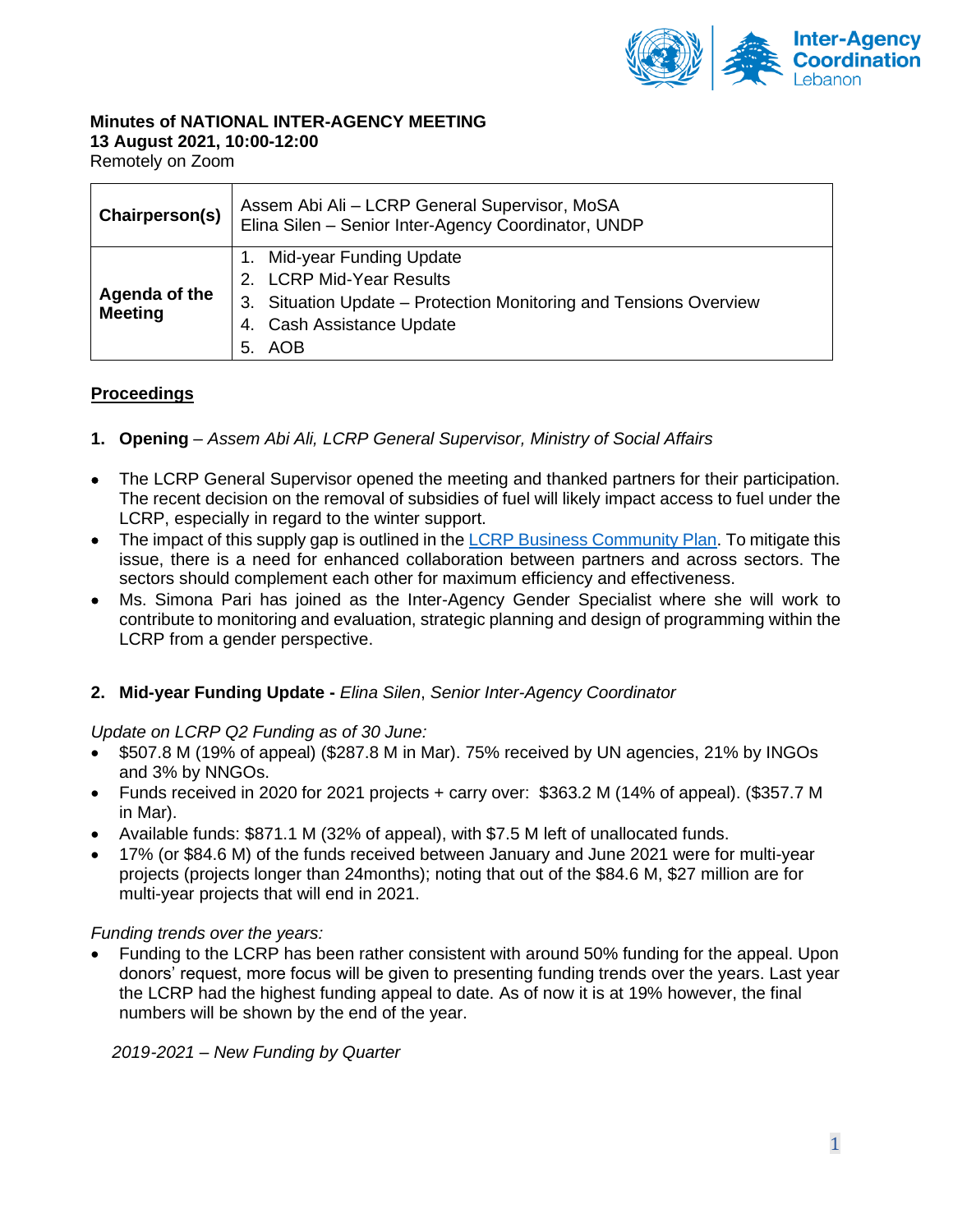

- On a quarterly basis, funding levels have remained similar across the years. However, the carry-over for this year was larger for this year in comparison to previous year mainly due to COVID-19 and carry-over by the Education Sector.
- In terms of funding forecast, in previous years, the funding has been dependent on a funding uplift in Q3 and Q4. For this year, with other competing appeals in the country, the LCRP might not see a similar uplift.
- For the multi-year projects, the funding received to date is low. This will likely impact interventions that require a longer planning period (support to municipalities, Livelihood interventions, institutional support etc.).

# *Sector Comparative Analysis*

- *Basic Assistance Sector* is funded at 24% with gaps in targeting of the population in need for multi-purpose cash assistance. It should be highlighted that the support for vulnerable Lebanese is largely unfunded, and the sector have reached only 3% of this target.
- *Food Security Sector* which has the highest appeal for this year has only received 14% in its funding. As a result, there is a gap of more than 300,000 individuals that are currently not receiving any food assistance at all. For Lebanese, despite the great efforts to increase the food assistance to the vulnerable Lebanese, there is still a large gap in the country. Some of that will be picked up by the ERP, but there is still a major funding gap within the LCRP.
- *Shelter Sector remains extremely underfunded.* Key interventions that are not funded include cash-for-rent, minor repair interventions and preparedness and preparation for the storm interventions, and the impact will be sever as we move into winterization season.
- *Health Sector is funded at 50%* with specific funding gaps including dialysis and blood disease support (completely cut due to unexpected funding cuts). Other gaps include support to routine vaccinations and ensuring stock of acute and chronic disease medication.
- *Water Sector* is funded at 46% however, only 14% is new funding. One specific gap is access to safe water in permanent locations where the sector has only reached 3% of the target.
- **3. Mid-year Results -** *Elina Silen*, *Senior Inter-Agency Coordinator*

# **Strategic Objective 1: Ensure protection of vulnerable populations Protection Sector**

- Greater emphasis is placed individuals with special needs
- The target for case management and counseling for psych-social support has been almost reach by the mid-year.
- The Child Protection Sector has received a significant level of during this year.
- Some of the community-based protection activities that were suspended due to COVID-19 are now being implemented to include the boys' and girls' community engagement and interventions targeting care givers.

# **Livelihoods**

• Has overachieved some targets, which might be attributed to over reporting by some partners (this will be revised by the sectors).

# **Strategic Objective 2: Provide immediate assistance to vulnerable populations Basic Assistance**

• 169,437 households reached with regular cash transfers (Syr, Leb, Pal) – (target 197,385); 8,000 households reached with UNICEF Integrated Child Wellbeing Program.

# **Food Security**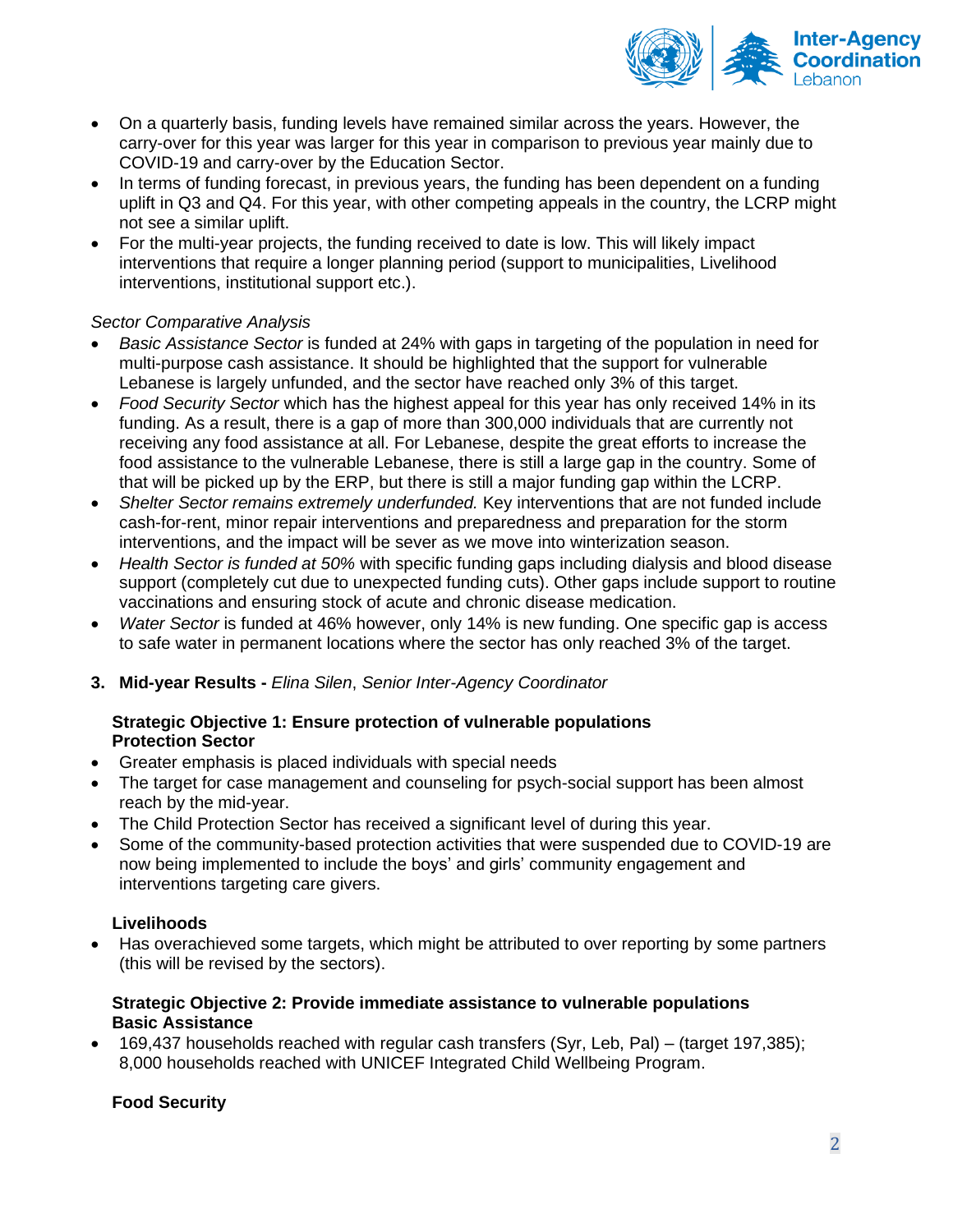

- The in-kind food assistance has exceeded the target set for 125,947 as the sector was able to reach 512,155.
- The figures are indicative of the increased need for food assistance, but it also shows that partners were able to respond.

#### **Shelter**

• The achievements are very low due to the large funding gap.

#### **Strategic Objective 3: Support service provision through national systems Health**

- Support to the PHC centers continues, the number of the subsidized health care consultations are in-line with the progress of last year.
- The sector aims to reach their end of year targets.

#### **Social Stability**

- The key risks highlighted this year are the increased requests from the municipalities conversely, the target is underachieved.
- The Inter-Sector is working closely with partners in the sub-national Inter-Sector to check whether it is possible to reprogram some of the funds to support the basic services under the municipalities' mandates.

# **WaSH**

• The achievements are moving forward for support of temporary locations, but there are issues around the targets in the permanent locations.

#### **Strategic Objective 4: Reinforce Lebanon's economic, social and environmental stability Livelihoods**

• One of the many key achievements is the \$1.29M USD invested in LH labor-intensive public work projects (target \$168.75M).

#### **Food Security**

- The Food Security sector has been able to overachieve in some cases, for example, 14,550 individuals have access to temporary/casual agricultural labour while the target was 13,340.
- **4. Situation Update – Protection Monitoring and Tensions Overview** *- LCRP Sector Coordinators and WFP*
- The presentation provided an update on the latest Inter-Agency Situation Update which draws on LCRP partner reporting through sectors and other information sources related to key contextual developments in the Jan – May period that affect operations. The following are some of the key points presented (the presentation includes the comprehensive inputs). The Situation Analysis can be reached through this link:

<https://data2.unhcr.org/en/documents/details/87896>

#### **Deepening Socio-Economic Vulnerability – BA Sector Coordinator, Ruba Cheiab**

• Between January and March 2021 (Q1 2021), there were 272,244 calls to the UNHCR-WFP Call Centre related to requests for cash and food assistance, a 16% increase compared to Q1 2020. As of June 2021, the MPCA transfer value was only covering 47% of estimated needs.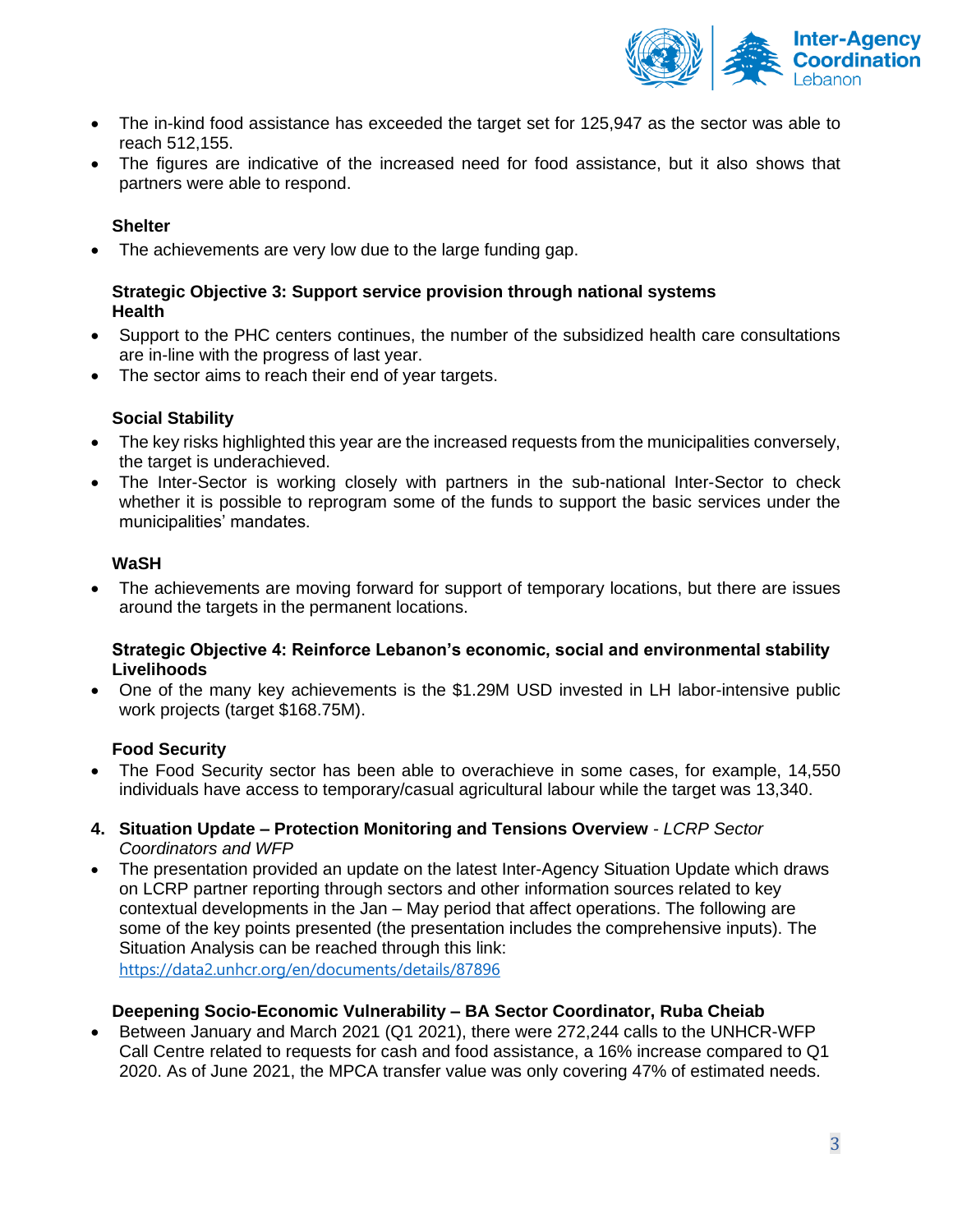

• The Non-Food Items Survival Minimum Expenditure Basket (SMEB), has reached 1,025,000 LBP/ Month in May 2021 (source: Microsoft Power BI). The basket of 12 commodities (hygiene items, blankets, and cooking gas), excluding the services component of the SMEB, increased by 6% between April and May 2021. Between October 2019 and May 2021, the basket increased by 298%.

# **Increasing Difficulty to Cover Food Needs - FSS Sector Coordinator, Elie Choueiri**

- Revised Food SMEB recorded a 30% increase between June and July 2021, at LBP 349,533.
- The cost of the revised food SMEB in June 2021 is more than six times the cost of the basket back in October 2019 (557% increase).
- Weekly preliminary data from WFP contracted shops show that basket reached up to LBP 396,447, before dropping 7% to LBP 369,899, following the decrease in the exchange rate.
- Decrease in weekly cost not expected to last long as informal rate resumed depreciating.

# **Increasing Social Tensions - Conflict Analysis and Reporting Officer, Fadel Saleh**

- While the amount of survey respondents reporting negative community relations between Lebanese and Syrians dropped from a high of 43.4% in the middle of 2020, to 24.5% in January 2021, this figure had risen again by May 2021 to 29.7%.
- With the unemployment rate soaring to 40% and more than 60% of the country's youth unemployed, tensions are expected to increase.
- While a few Lebanese have engaged in acts of violence against Syrians, many more have demonstrated remarkable solidarity with the refugee community. As of March 2021, 15% of refugee households reported that they were aware that Lebanese neighbors supported refugee families during this time. However, this represents a decrease from 20% in February.

# **Reduced Access to Service – Health Sector Coordinator, Stephanie Laba**

- Individuals: Unable to afford treatment &/or transportation to primary healthcare centers and hospitals. Deprioritizing non-urgent healthcare including preventive care.
- Institutions: Healthcare facilities struggling to maintain medical supply stock and prevent staff turnover.

# *Donor Inquires*

- Has the vaccination coverage for HCWs improved? The numbers of registered HCWs are inflated as there are duplicates on the registration platform and the data needs cleaning. So far, the IMPACT team has not managed this due to the small size of their team and the need for additional support. There are also discussions ongoing within the National Coordinating Committee regarding how to further encourage/promote vaccine uptake among HCWs though nothing has been concluded as of yet.
- How is the electricity situation affecting the Health sectors? To the sector's knowledge, there has been no wastage of vaccines due to electricity cuts. Main storage location of PZ ULT is at RHUH and it is still maintained for cold chain as generator capacity was established at the time the storage was established. No reported wastage from vaccination sites

# **Reduced Access to Services – WaSH Sector Coordinator, Rania Abdallah**

• At institutional level, due to the devaluation of the Lebanese Pound, the Water Establishments are facing difficulties in accessing spare parts and fuel for the pumping stations.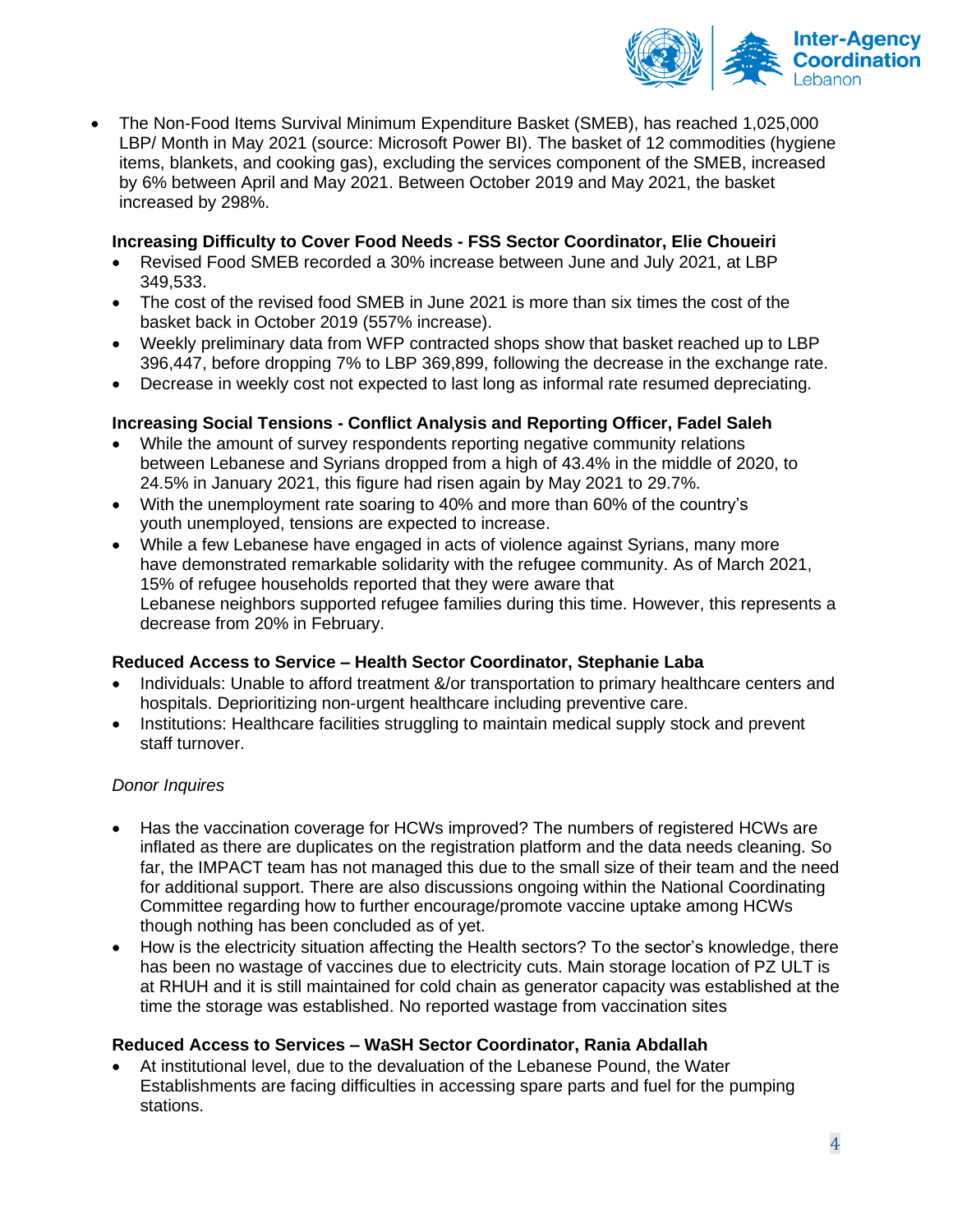

- At household level, people are increasingly relying on water tankers to compensate for the shortages (more unsafe and 5-12 times more expensive).
- Sanitation and Solid Waste Services are also interrupted, posing additional public health risks as well as negative hygiene coping strategies especially for women and adolescent girls.

# **Reduced Access to Service – Education Sector Coordinator, Hala Helu**

- Difficulties are being faced in the delivery of remote learning due to the challenge of accessing devices, the internet and electricity for most students.
- Closure of schools and educational learning centers run by partners.
- Continued remote learning with lack of equity in access, second shift schools delayed until end of July.

#### **Increased Protection Risks - Protection Sector Interim Coordinator, Rasha Akil**

- Increased needs for Protection services such as PSS and case management from all population groups including Lebanese, with the deterioration of protection space - 4804 referrals for protection in Q4 2020 vs 5711 referrals in Q1 2021.
- Eviction threats and evictions (individual and collective) remain a critical concern for refugees and migrants, mainly due to the inability to pay rent, but increasingly due to tensions - the UNHCR Collective Evictions Tracking Tool indicates a slight increase in Q1 in both collective eviction notices issued (38 compared to 34 in Q4 2020) and actual evictions (11 compared to 10 in Q4 2020)
- Field reports indicate that tensions over rent remain high, and some 10,501 individuals remain at risk of collective eviction, as well as tensions over relocation of evicted individuals
- During Q1 2021, 3% of refugee households reported having at least one child engaged in child labour, citing financial necessity as the main driver.
- Of those children engaged in child labour, 69% were not attending school. While 27% of them were not attending due to COVID-19 related school closures, the majority (62%) were not attending because their income was too important for the family.

# **UNHCR Protection Monitoring; Key findings 2nd Quarter 2021 –** *Mclean Ayearst, Associate Protection Officer, UNHCR*

- UNHCR conducts protection monitoring with partners on an ongoing basis to analyze trends in the protection environment and risks facing refugees. UNHCR's protection monitoring partners - Caritas, Intersos, and SHEILD conduct interviews with refugee households to elicit their feedback on the overall protection environment in Lebanon and the impact of COVID-19 on their lives.
- The sampling of households and findings presented are representative both at the regional and at the national level. In addition, partners conduct a number of interviews with key informants of different profiles to complement the quantitative analysis from the household interviews. When needs for specific services, assistance or information are identified during interviews, UNHCR's protection monitoring partners refer the individuals concerned accordingly. Information on COVID-19 is systematically provided during each call, and persons needing help to register for vaccination are referred for assistance.
- The presentation included an over of the following: Socio-economic situation, Growing debt reliance and other highlights.

# **Some key findings:**

- ✓ **93%** of households were in debt as of June 2021
- ✓ **3,284,518** (LBP) is the average household debt